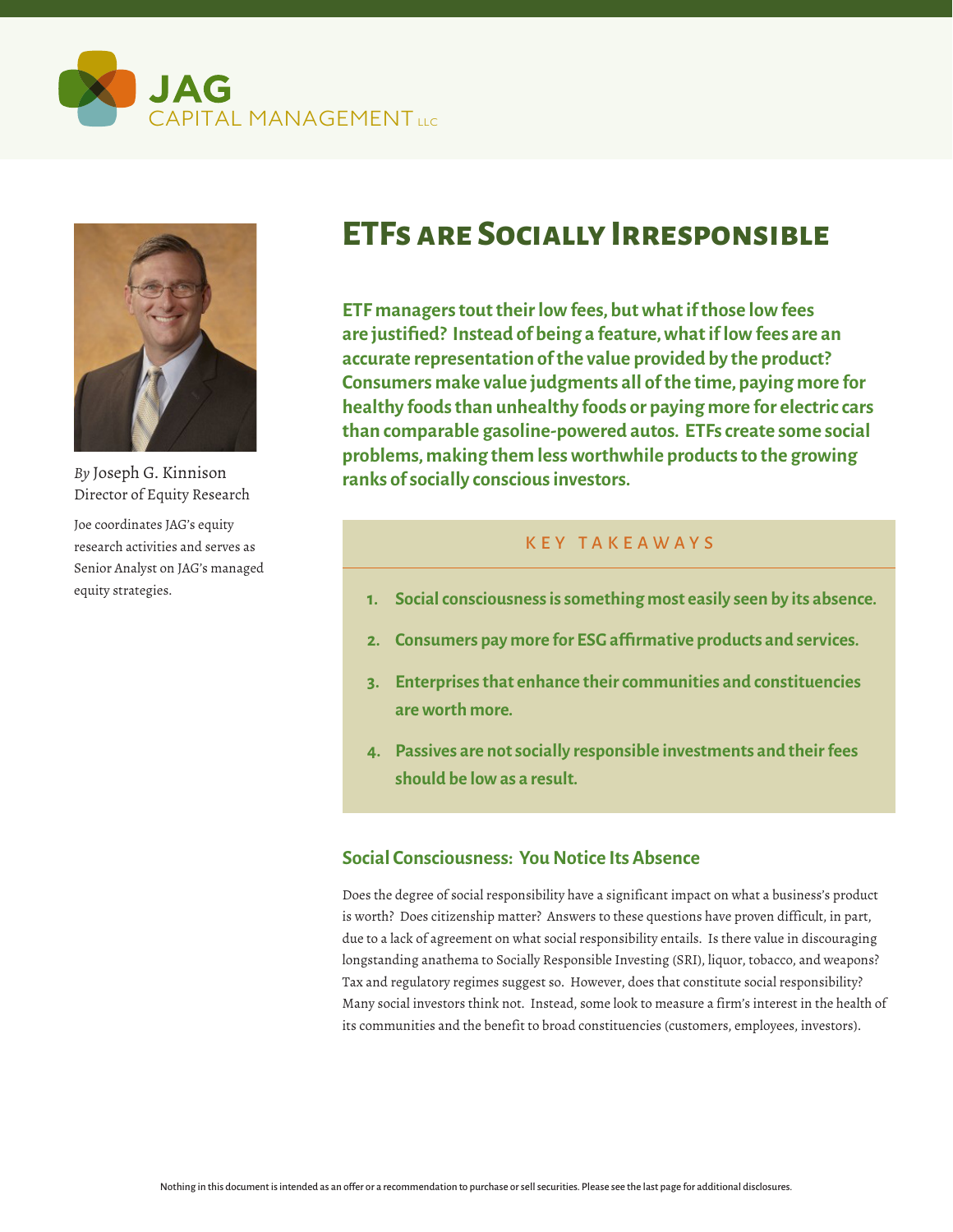

Two different attempts to measure this interest are called Corporate Social Responsibility (CSR) and Creating Shared Value (CSV). Extending upon those concepts, Environmental, Social, and Governance (ESG) approaches to social responsibility track particular social deliverables in more depth. With at least four ways of measuring social responsibility, a uniform view is lacking. Nevertheless, there is broad agreement that failures in corporate citizenship reduce the value of an enterprise. A quote from E.L. Konigsburg fits the situation, "You must know of something's existence, before you can notice its absence."

Recent examples indicate that our society expects enterprises to deliver safety, fidelity, conservation, and diversity as parts of the value of their product or service. Presence of unsafe quantities of cancer causing chemicals in laminated flooring products changed social value perceptions of Lumber Liquidators. In the services area, Sea World attendance fell sharply after a documentary showing danger to humans from their killer whale breeding and training practices. Evidence that bankers fabricated bank accounts, moved money from clients into those accounts, and charged fees to fix resultant account issues, harmed Wells Fargo's reputation for fidelity. Finally, reports that minorities represent only 3% of Twitter's workforce may be discouraging other companies from partnering with the firm. All four of these companies have demonstrated an absence of social responsibility, and it has impacted their business conditions and the value of their intellectual assets.

If products and firms can be repudiated due to social failings, can entire industries lacking societal responsibility be castaway as well? Yes. The coal industry's inability to counter its environmental shortcomings has resulted in a significant shift in power generation away from coal and into natural gas and renewables. Soft drink and fast food industries stand out today as businesses hampered by frequent press attention to the social problem of obesity which these industries facilitate. Like the coal, soft drinks, and fast food industries, the ETF industry fosters social problems. The industry adds a layer of risk for an investor in its products (see previous paper), it increases correlation of assets, it inhibits price discovery in the stock and bond markets, and it retards "the overall growth rate of the economy due to a decline in the efficiency of capital allocation" (Bernstein). Seeing customer safety and financial market fidelity issues, JAG believes investing using ETFs to be a socially irresponsible practice. We think thoughtful people applying either SRI, CSR, CSV, or ESG criterion would agree.

#### **ETF Fees Should Be Low**

The siren song of the ETF industry is that ETF fees are low. JAG has argued in previous white papers that ETFs have inherent risks (counterparty risk, high failure rates, volatility). The presence of these risks may necessitate low relative fees to compensate investors for that higher risk. Further influencing fees downward, products and services absent social responsibility are worth less. ETFs make the stock and bond markets less efficient, and thereby do collateral damage to capital allocation, a social negative. Since ETFs have high risk and low social utility, the value provided is low, therefore, the fees should be low. Low fees are not a feature of ETF investing, they are a symptom of social stigma.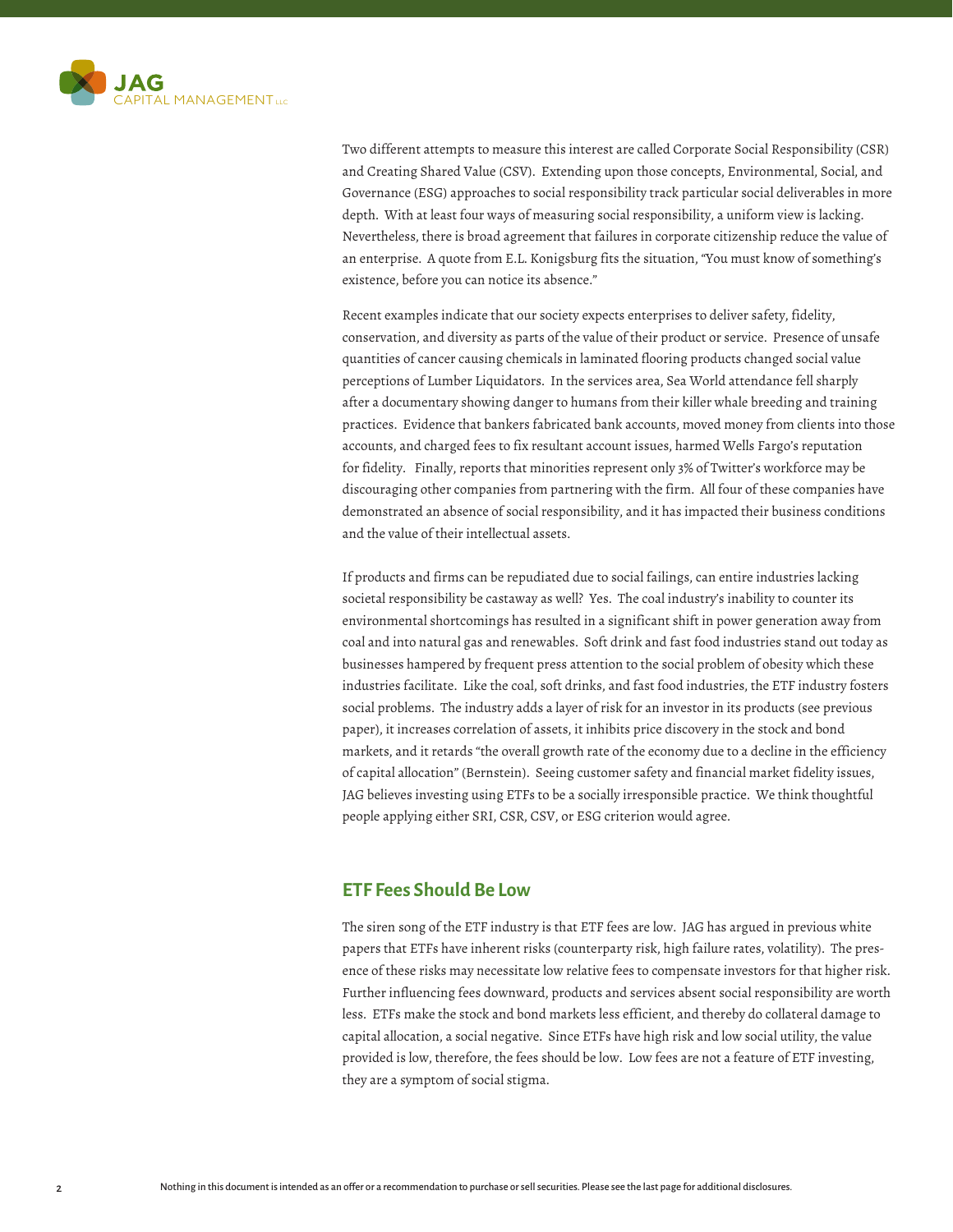#### **Socially Additive Enterprises Are Worth More**

While consumers distinguish between products that are socially valuable and those that are not, investors also seem to place a higher value on companies performing a perceived social good. Logically, companies with high SRI/CSR/CSV scores tend to be less wasteful, have lower employee turnover, and have greater customer loyalty. Hasbro, #3 in *CR Magazine*'s Best Corporate Citizen's List, has a higher margin and a higher ROE than toy rival Mattel. Aside from exhibited financial performance, investors seem to place higher valuations on companies contributing to social progress. The three highest ranked CSR companies (GOOGL, MSFT, DIS) sell at a combined average 60% premium to the S&P 500 price-to-sales ratio.

At an industry level, organic grocers are priced at a substantial premium to mainline grocers, and solar companies are priced 2-3 times the multiples of fossil fuel companies. We suggest that the valuation advantage for socially responsible industry groups applies to asset managers as well. Traditional asset managers, tend to allocate capital to perceived areas of return opportunity, and thereby contribute to efficient capital investment and market function. These businesses sell at a substantial premium to managers with ETFs as a large part of their product mix. The three large, public ETF managers trade near 1.5X book value, while the three largest pure play asset managers are valued at over 3.5X book value. This may come as a surprise to some, but the pure play asset managers have better records of long term book value growth as well. We believe that managers making active investment decisions serve a social good. In today's stock market, investors willingly pay more for active managers than ETF managers. We think consumers buying investment products would be justified in doing the same.

#### **Socially Productive Assets Perform Better**

Consumers and investors have an unfavorable response to enterprises failing to fulfill social responsibilities. Building upon the anecdotes above, broader public company statistics show the same thing. Two decades of research show that investing in companies pursuing social good is at least a non-negative. Academic studies from Harvard, RBC Global, and New Amsterdam Partners, prove that investment performance benefits if companies with poor CSR records are eliminated from investment consideration. A February *Wall Street Journal* report reveals "companies with high eco-efficiency—that generate the least waste relative to the value of their products and services—outperformed." There are examples of socially responsible funds underperforming the market as well, but, at very least, the research indicates that when it comes to comparing socially responsible activities to standard investment options, ''the performance is about the same'" (Meir Statman). JAG's own look at near term data supports socially productive asset performance. Using Bloomberg's ESG Disclosure score to measure willingness to at least disclose environmental and social exposures, JAG found that companies with top quartile ESG Disclosure scores have outperformed companies in the bottom quartile of the ETF Disclosure rankings by 530 basis points year-to-date as of September 2016. If social conscience oriented investments perform at least as well as standard investment options, and among these options, ETFs have known social problems, shouldn't investors pay less for ETF-based market exposure? We think a healthy discount is warranted.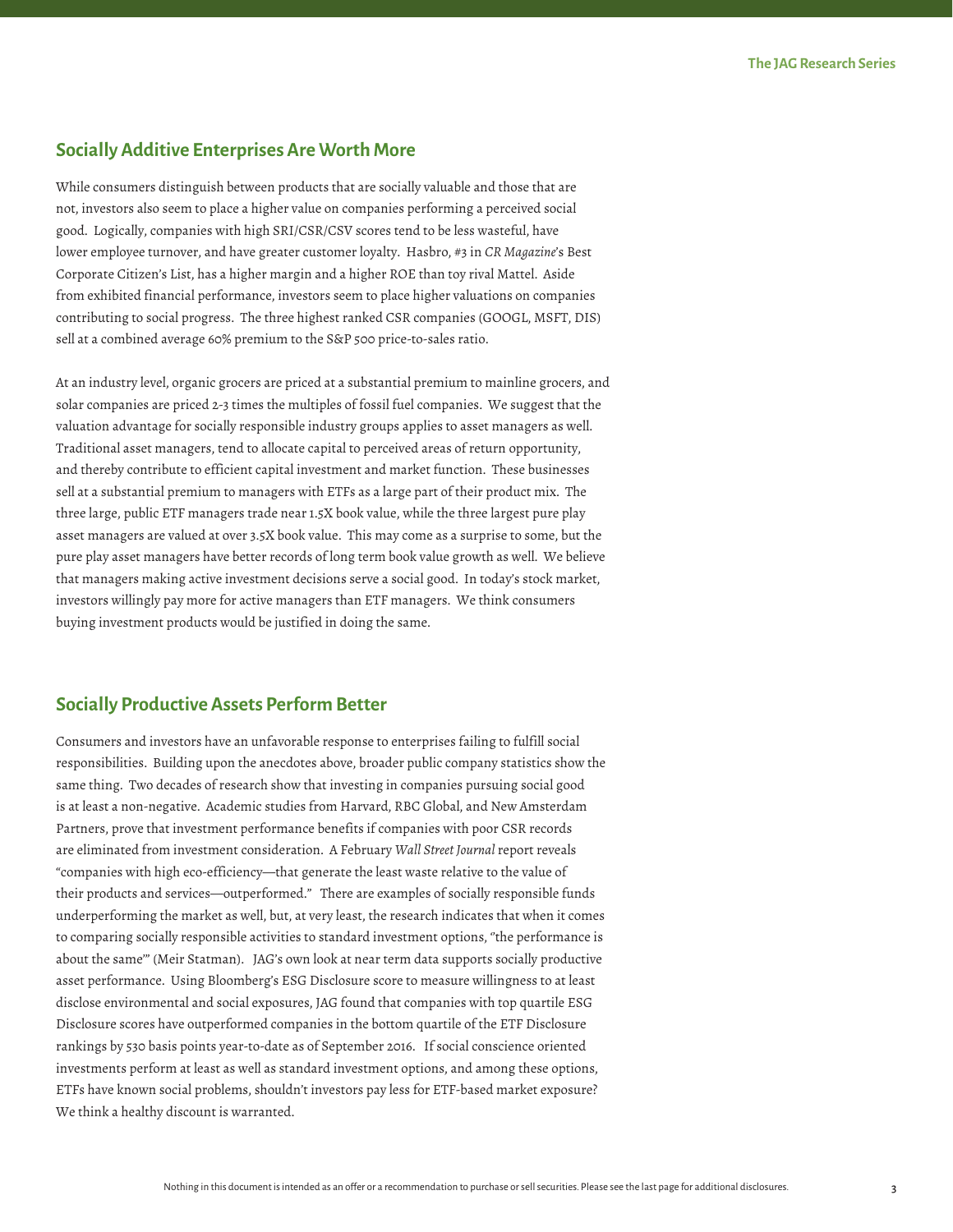

What about socially responsible ETFs? Twenty-three ETFs with some social features currently trade. Fortunately, sizes and fees give us simple ways to deal with the social ETF question. To our calculations, only two existing socially responsible ETFs are profitable: DSI and KLD, both from Blackrock. These two ETFs have roughly \$1.1 billion of the \$1.6 billion in assets in the sociallyresponsible ETF group. The expense ratio on both funds is 50 basis points, not dissimilar from the fees charged by active managers of socially-responsible assets. Instead of wadingthrough the complexities of investing in a socially targeted product within a socially negative management company, given the fee relative parity, we do not see a negative to choosing an active manager, like JAG, for socially responsible investments. The "greek" section below will expand on this point.

#### **In Greek Terms**

Investors often measure the value of an asset management service in terms of beta and alpha. Beta measures the degree of exposure to the market, and alpha measures the skill of the manager in selecting investments. Social value would be contained within the alpha measurement. The great majority of domestic ETFs (we looked at 905 of them) have a beta near 1.0, meaning that they replicate the market. The average ETF management fee is 39 basis points. However, scale really matters here, as the top 25 (by assets) 1.0 beta ETFs have an average management fee of 17 basis points. Those fees have been dropping, and there is some industry press suggesting, as we would assert due to the social issues, that those fees will trend toward zero over time. For any ETF attempting to replicate a passive index, a management fee greater than 25 basis points is hard to justify in our opinion. By our calculations, fees for 77% of the domestic ETFs exceed that level today. Regarding alpha, ETF investors are currently paying an average 38 basis point premium to the beta-based fee for ETFs producing alpha. Current investors seem to think that 35-40 basis points is the value of capital direction and price discovery. We suggest using that threshold as a bearing to whether ETF fees are low enough. Due to the social issues we have described and additionally guided by observable prices, we think ETF management fees should be 35-40 basis points below comparable active management fees, and no higher than 25 basis points.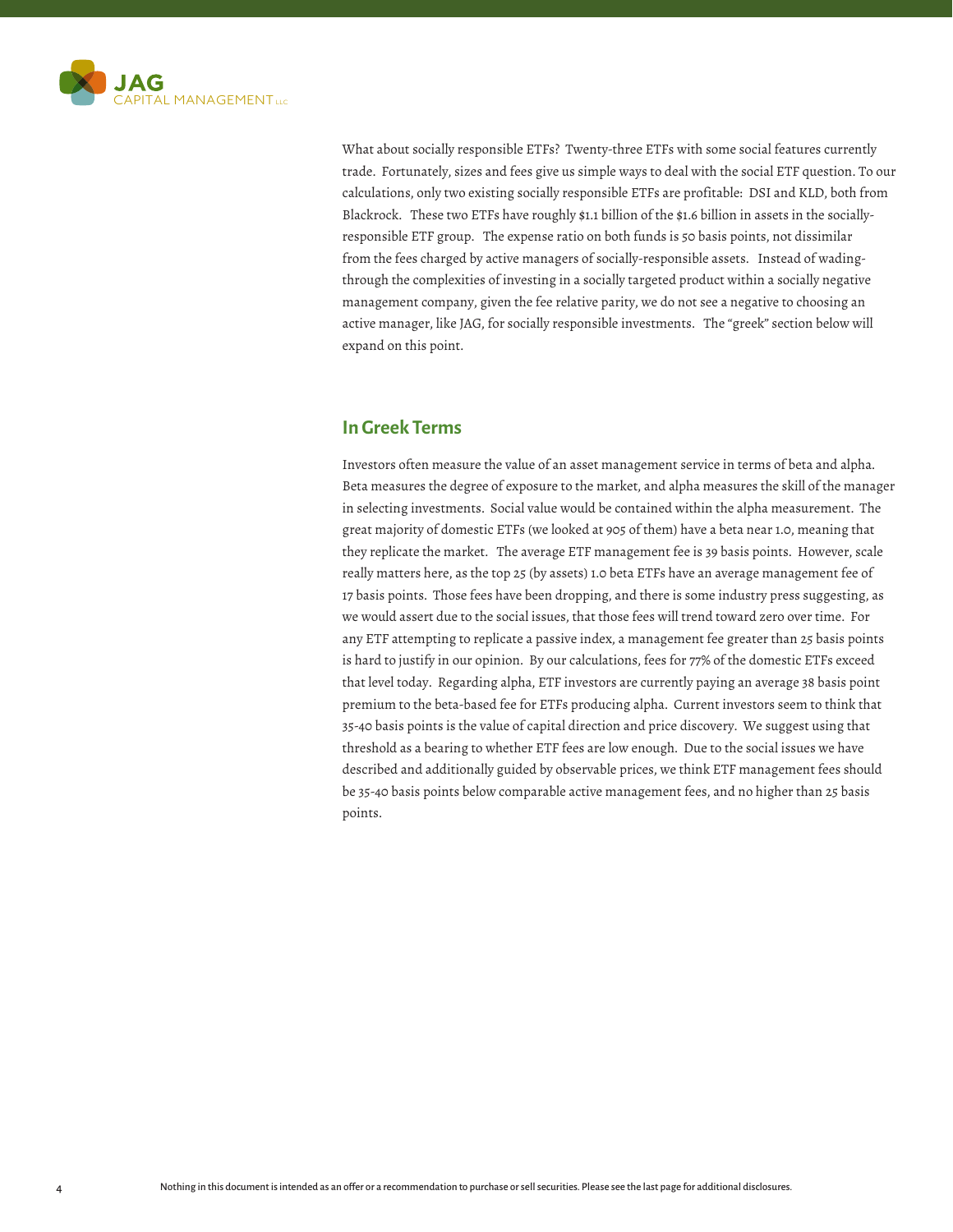## **Conclusion**

ETF managers have low fees relative to active managers; however, those fees should be low. ETFs are not socially responsible investment vehicles. Consumers frequently pay more for socially responsible products and shun businesses lacking those characteristics. In the investment world, socially responsible enterprises merit higher values, while socially responsible portfolios perform and provide benefit exogenous to their performance. The ETF feature of "low cost to the consumer" is not a plus, when those low fees merely reflect poor citizenship. Consumers SHOULD pay less for ETF products. The only question is how much less. Our analysis suggests it's a long way down from current average levels.

### **Generational Change Prompts SRI to ESG Enhancement**

We believe this social responsibility topic is particularly timely as the industry is beginning to see a generational change in investment inflows. Millennials have broadened the audience for corporate social responsibility. For 70 years, JAG Capital Management has invested in socially responsible (SRI) businesses, and we welcome the enthusiasm for that practice among millennial investors. What used to be a small audience of investors with social priorities, has now changed to consumers who seek social impact with purchases, including investments. "Fifty-five percent of global online consumers…say they are willing to pay more for products and services provided by companies that are committed to positive social and environmental impact" (Nielsen). For millennial investors, "53 percent [say] they made investment decisions based on social factors" (Spectrem) about 10 points higher than other generations. Young consumers see value in institutions making a positive social impact. The ETF industry is one that does not fit that criteria.

Building upon its SRI history, JAG Capital Management is enhancing its asset management approach to incorporate ESG principles. Our updated product offering utilizes MSCI ESG scores along with JAG's research capabilities. We extol companies making socially additive products, and we invest in firms demonstrating that their commitments to waste reduction, human capital development, product safety, and business ethics produce superior financial performance. ESG research insights, such as the social irresponsibility of passive investments, will be implemented within the investment strategy. We anticipate JAG ESG portfolio strategies will be available to investors in the fourth quarter of 2016.